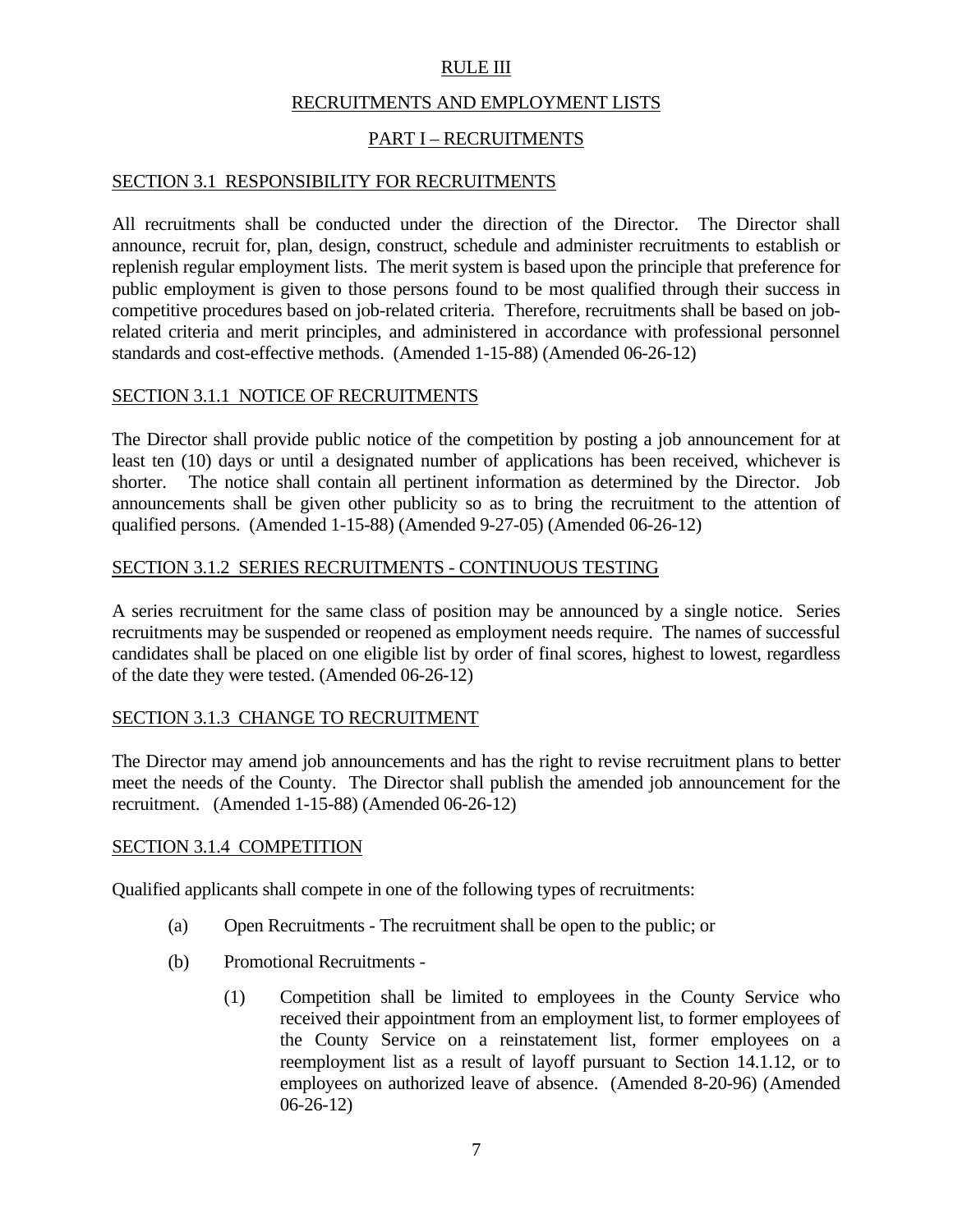(2) Promotional recruitments may be interdepartmental (county-wide) or departmental (limited to the employees of a department). This may be further limited to Divisions within the Health and Human Services Agency. (Added 06-26-12)

# SECTION 3.1.5 REASONABLE EXAMINATION ACCOMMODATIONS

Reasonable examination accommodations will be provided for:

- (a) An employee who missed an examination while on military leave;
- (b) A candidate who cannot take an examination at the regularly scheduled time due to a disability, hospitalization, religious reasons, or other justifiable reason acceptable to the Director. (Amended 9-27-05)

Examinations shall be subject to the conditions that existed at the time the original examination was given, insofar as practicable. Placement on the employment list shall be according to the rule governing employment lists, provided that no appointments already made from the list shall be affected. (Amended 8-20-96) (Amended 06-26-12)

### SECTION 3.1.6 SPECIAL EXAMINERS

The Director may designate and appoint special examiners to conduct an examination or any part of an examination. (Amended 06-26-12)

# SECTION 3.1.7 EXAMINATION CONTENT

Examinations shall be job related in order to test the ability of applicants to perform the duties of the job classification. Applicants may be given written, oral, physical agility or performance skills tests, as well as being evaluated on the basis of their application or required supplementary material.

### SECTION 3.1.8 REPEALED 06-26-12

# SECTION 3.1.8 EXAMINATION SCORES

Candidates shall be graded on a scale with a maximum value of 100, plus any preferential credit authorized by Charter. (Amended 06-26-12)

### SECTION 3.1.9 SCORES

Examination scores shall be carried out to one decimal place (tenths). Candidates receiving the same score shall be grouped together in a rank which shall be used in the certification process. (Amended 11-24-81) (Amended 06-26-12)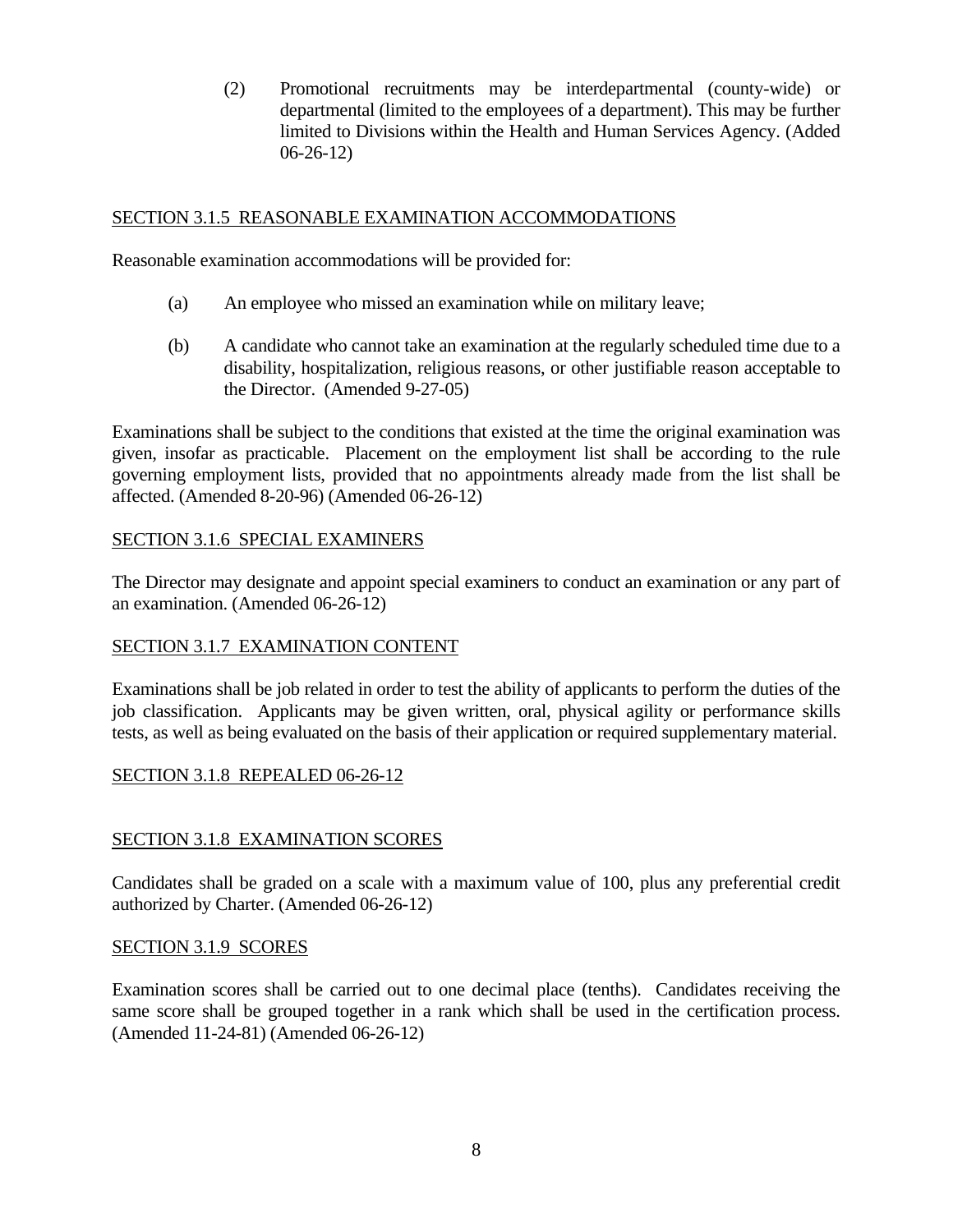## SECTION 3.1.10 REVIEW OF WRITTEN TEST

- (a) At the time of the written exam, applicants may register objections to any questions, items or answers they believe to be incorrect or unfair. The Director may later remove such items and make alterations to the answer key as justified. (Amended 9-27-05) (Amended 06-26-12)
- (b) Candidates may review their answer sheet against the answer key for a written test in order to check accuracy of the scoring. This review period shall be for ten (10) days from the date the Director's notification of the examination results. Any scoring discrepancies must be brought to the Director's attention before leaving the office. (Amended 1-15-88) (Amended 9-27-05) (Amended 06-26-12)

### SECTION 3.1.11 OBJECTIONS TO OTHER PARTS OF EXAMINATION - TIME PERIODS

Objections to the examination or its parts shall be petitioned in writing to the Director and include specific grounds, evidence, information or facts to support the objection and a proposed remedy. The following time limits shall apply:

- (a) Objections to the administration of a part of an examination shall be petitioned to the Director at the time of administration or no later than five (5) work days of the occurrence of the examination part.
- (b) Objections to the results of an examination shall be petitioned to the Director no later than ten (10) days from the date results are received. (Amended 1-15-88) (Amended 06-26-12)

### SECTION 3.1.12 INVESTIGATION OF OBJECTIONS TO EXAMINATIONS

The Director shall investigate and resolve objections to an examination within fourteen (14) days and notify the petitioner of the findings. If the Director does not respond within fourteen (14) days or denies the petitioner's request, the petitioner may then, within ten (10) days, appeal the matter to the Civil Service Commission. A petition or an appeal shall not delay the selection process unless the Director or Civil Service Commission determines that the relief sought by the petitioner can be granted through no other means. (Amended 1-15-88)(Amended 06-26-12)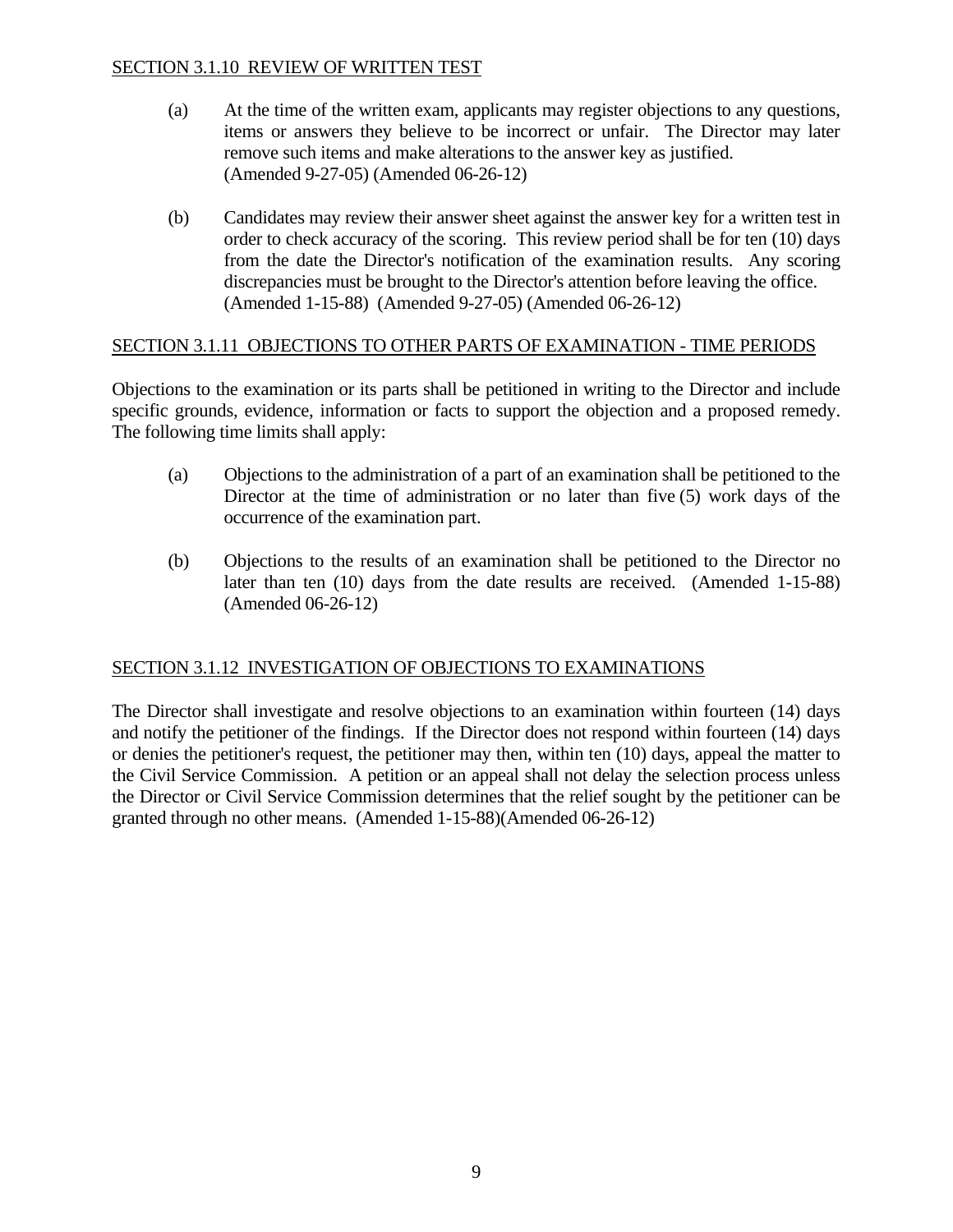# SECTION 3.1.13 PREFERENTIAL CREDITS FOR MILITARY SERVICE

In open recruitments, in addition to all other credits, a credit of five percent of the maximum rating prescribed for the examination shall be given to successful examinees who have served during a war (war is defined in Section 205 of the State Revenue and Taxation Code) in the military or naval service of the United States including all uniformed auxiliaries authorized by Congress, and who have subsequently been separated, placed on inactive duty, or retired under honorable conditions without full pensions.

The Director gives the credit to veterans only once and only upon their first employment with the County of San Diego or reemployment after disengagement from service. In accordance with the County Charter, this credit can only be granted during the eight-year period following such disengagement. (Amended 06-26-12)

### SECTION 3.1.14 PREFERENTIAL CREDIT FOR VETERAN'S SPOUSE

The spouse receives a credit of five percent on every examination taken and passed for an open recruitment if:

- (a) The veteran died in the service;
- (b) A former member of the service cannot engage in a gainful occupation because of a service-connected disability.

(Amended 06-26-12)

# SECTION 3.1.15 CREDIT FOR MILITARY DISABILITY

A five percent credit shall be given to a person who has been separated, placed on inactive duty, or retired under honorable conditions from the service and who has a service-connected disability as recognized under Federal law. This credit is in addition to the one authorized by Section 3.1.13 and is applicable to every open examination taken and passed. (Amended 06-26-12)

# SECTION 3.1.16 ELIGIBILITY DEADLINE

Eligibility for preferential credit must be determined prior to the adoption of the eligible list.(Amended 06-26-12)

# SECTION 3.1.17 TEMPORARY SUSPENSION OF COMPETITIVE RECRUITMENT

Upon satisfactory evidence that it is impractical to conduct a competitive recruitment for positions requiring extraordinary scientific, professional or expert qualifications, the Director may temporarily suspend the competitive recruitment process and permit the appointing authority to make an appointment by the selection of a person of recognized attainment. All such cases of suspension shall be reported, together with the reasons therefore, to the Civil Service Commission. (Amended 1-15-88) (Amended 06-26-12)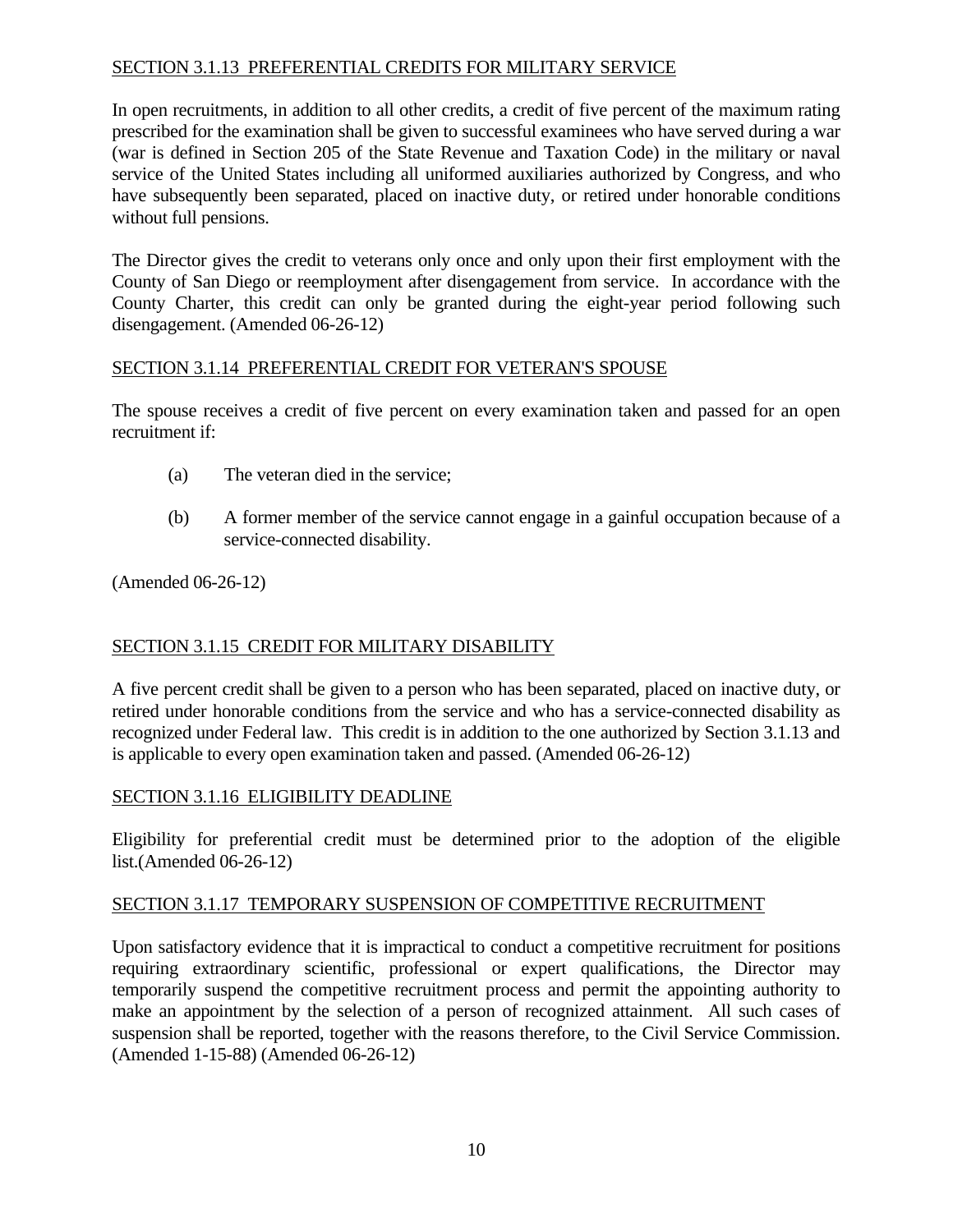## PART 2 - EMPLOYMENT LISTS

### SECTION 3.2.1 EMPLOYMENT LISTS - TYPES

The Director shall establish, adopt, replenish and maintain, the following employment lists of persons eligible for appointment and qualified to perform the work of a class:

- (a) Reinstatement Lists
- (b) Regular Lists
- (c) Seasonal Lists
- (d) Reemployment Lists
- (e) Transfer Lists
	- (Amended 1-15-88)

### SECTION 3.2.2 REINSTATEMENT LISTS

Reinstatement lists shall be maintained in accordance with Sections 14.1.10 and 14.1.11 of these Rules. (Amended 1-15-88)

### SECTION 3.2.3 REGULAR LIST

A regular list is composed of candidates who have successfully completed an examination. The following shall govern the establishment, maintenance and amendment of a regular list: (Amended 06-26-12)

- (a) Order of Names. Candidates who are successful in an examination shall have their names placed upon the regular list in the class and option for which they were examined and according to the ranking of their final scores. (Amended 06-26-12)
- (b) Adoption. A regular list shall be in effect from the date on which it is adopted. Adoption shall be by the Director.
- (c) Duration. Regular lists shall be valid for one year unless otherwise stated in the job announcement. The Director may authorize extensions for specified periods of time but in no event shall a list be in force for more than three (3) years.

 The Director may abolish a regular list upon promulgation of a new list; or upon finding that there has been fraud, collusion, or other irregularity in the examination process. When a list is abolished, the Civil Service Commission and all persons on the list shall be notified of such action and the reasons therefore. (Amended 06-26- 12)

 (d) Merger. The Director may merge regular lists for a class or comparable classes in the order of final scores where the recruitment plan and examinations were substantially similar. Names merged shall bear the same expiration dates as prior to the merger. (Amended 1-15-88) (Amended 06-26-12)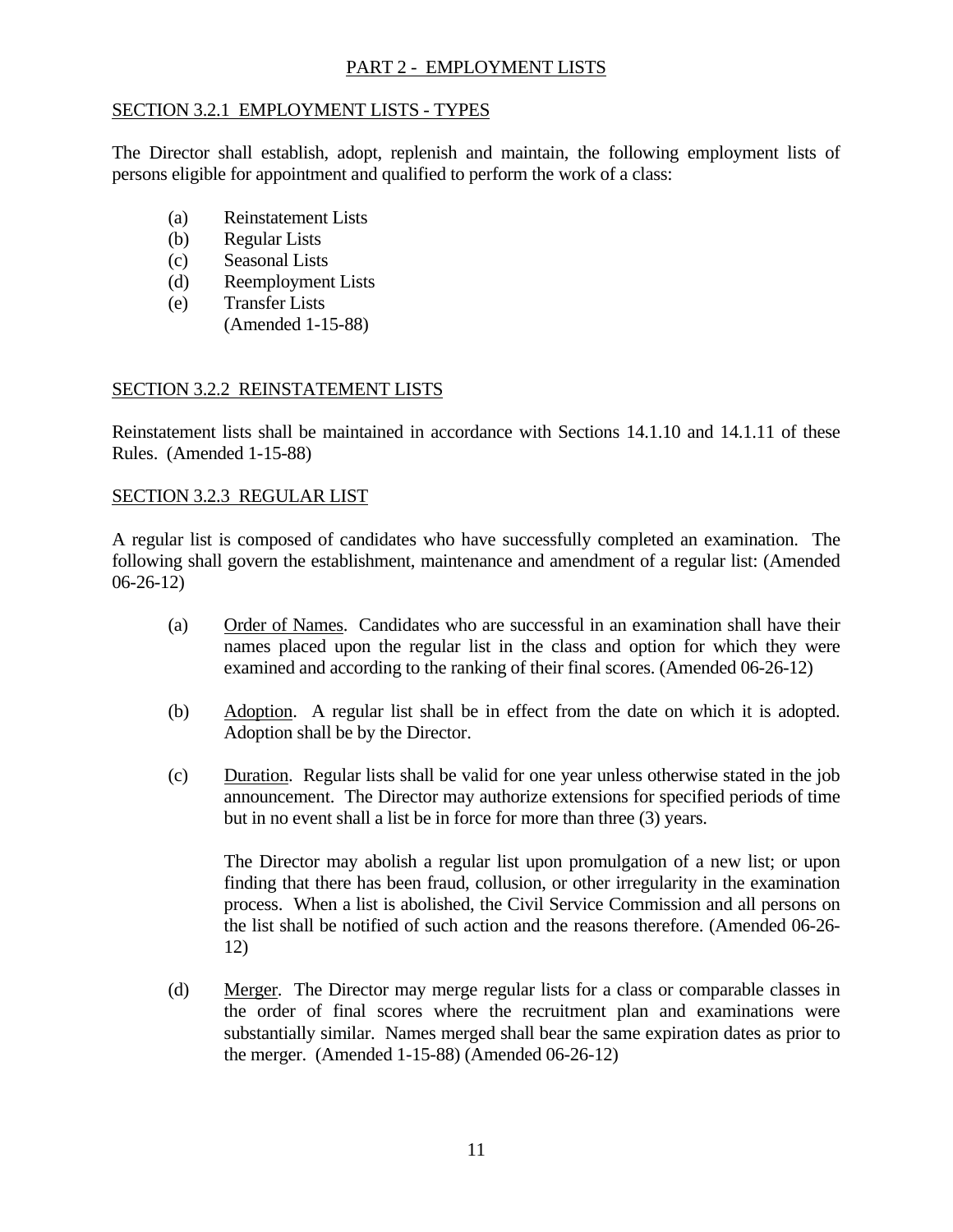### SECTION 3.2.4 SEASONAL LISTS

The Director may establish seasonal lists. Such lists shall be established as operationally required and will consist of the names of persons who were certified from a regular list and performed seasonal services within the past two (2) years. (Amended 1-15-88) (Amended 06-26-12)

### SECTION 3.2.5 REEMPLOYMENT LISTS

The Director shall establish and maintain a reemployment list for each class in accordance with the provisions of this rule:

(a) Eligibility for Placement. Placement on the list must be requested by the former employee and shall be on a form prescribed by the Director. The former employee must have separated from County Service after having attained permanent status and performed satisfactorily with verifiable service of standard or above.

 Placement shall be to the same class where permanent status was most recently attained or to a class having the same or a lower top prescribed rate within the same occupational area.

- (b) Order of Names. The order of names shall be unranked.
- (c) Duration. Eligibility shall expire three years from the date of separation from County Service or upon reemployment. (Amended 06-26-12)
- (d) Reemployment of Retired Employees. Former employees receiving County retirement benefits shall be placed on reemployment lists subject to the conditions set forth in (a) and (b) above. Actual reemployment shall be for temporary employment only and shall not exceed 960 hours in a fiscal year in accordance with Government Code Sections 31680.6 and 7522.56(d). Placement shall be for one year and retired employees may resubmit placement requests. (Amended 1-15-88) (Amended 9-27-05) (Amended 06-17-14)

### SECTION 3.2.6 TRANSFER LISTS

The Director shall establish and maintain a transfer list for each class in accordance with the provisions of this rule.

- (a) Eligibility for Placement. Placement may be requested by a current employee serving in a permanent or certified-temporary appointment in the Classified Service or a current employee in the Unclassified Service on leave without pay from the Classified Service. Each request shall be on the form prescribed by the Director. The Director shall verify eligibility and place names in an unranked order so as to allow for: (Amended 9-27-05) (Amended 06-26-12)
	- (1) Lateral Transfers and Demotions from current class to current class or to any class of equal or lower prescribed pay range, including compensation for special skill assignments, provided that the employee possesses the required employment standards and qualifications for appointment.